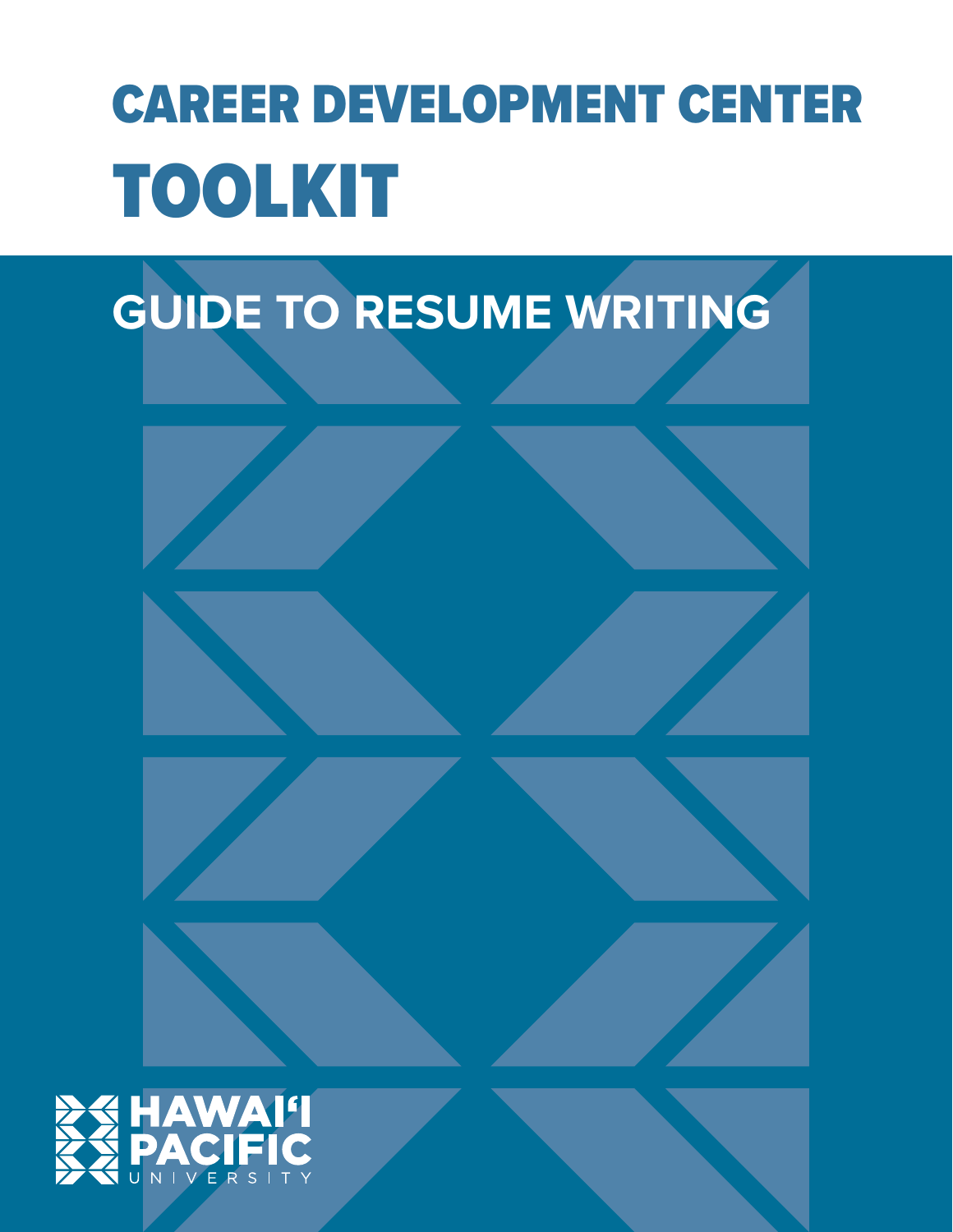# GUIDE TO RÉSUMÉ WRITING

Your résumé is a critical marketing tool that is tailored and will speak on your behalf until you are called for an interview. Your résumé should stand out and assure prospective employers that you are a candidate they would like to get to know better through an interview, and perhaps to hire. An effective résumé will NOT get you a position; rather, an effective résumé will help get you an interview.

## **WHAT IS AN EFFECTIVE RÉSUMÉ?**

It is a marketing tool tailored to directly relate your strengths, accomplishments, and skills to the position and company for which you are applying. A new résumé should be created for each position and company. It is not a formality in the hiring process. Your résumé is critical and should not be taken lightly.

## **WHAT SHOULD YOU KNOW BEFORE WRITING A RÉSUMÉ?**

Employers will spend less than 30 seconds scanning your résumé. By then, an employer will know if you are worth further consideration. Your résumé is not meant to tell your life story. Instead, it should be able to quickly tell the employer:

- Who you are
- What you know
- What you have accomplished
- What you can offer

## **RÉSUMÉ DESIGN**

Your résumé should emphasize: the skills needed for the position and your personal strengths that benefit the employer. Decide on a résumé format that will effectively showcase your strengths, accomplishments, and skills.

*\*See insert for a sample of each résumé design*

## **RÉSUMÉ DETAILS**

Once you have selected a résumé format, you can work on the details.

## 1) Contact information

*Name*–Your name should stand out (larger font, bold). Conduct an internet search on yourself to ensure that you are not portrayed negatively online.

*Addresses*–use a current address; no P.O. boxes!

*Phone number*–must be current. Set with the default ring back tone and a professional voice mail greeting.

*E-mail address*–must be professional. Think *Jenn.Smith@ gmail.com* rather than *foxymama@gmail.com*.

## What it should look like:

Jenn Smith 1122 Hire Me Avenue, Apt. 500 Honolulu, HI 96818 (808) 333-8888 Jenn.Smith@gmail.com

## 2) Objective

## *BE SPECIFIC!*

- Career Fair example: "Seeking a challenging full-time position in marketing."
- In response to a posting: "To obtain XYZ position with ABC Company."
- Everything listed beneath your objective should be listed in order of importance.
- When NOT to use an objective? Posting your résumé online.
- Instead of your Objective, create a "Summary of Qualifications" section listing keywords that showcase your skills.

## 3) Education

- Listed in reverse chronological order.
- If you are an upperclassman or graduate student, list only post-secondary institutions.
- If you are an underclassman, listing your high school may be helpful.
- GPA may be listed if it is above a 3.0. You may also list both your Cumulative GPA and your Major GPA.
- List activities or awards here if you do not have an "Activities" or "Awards" section.

## What it should look like:

EDUCATION Bachelor of Science in Business Administration Major in Marketing, May 2016 Hawai'i Pacific University, Honolulu, HI

- Cumulative G.P.A.: 3.60; Major G.P.A.: 4.0
- Presidential Scholarship Recipient, 2012-2016

## 4) Experience

■ Understand that Work, Internship and Volunteer Experience are all different experiences.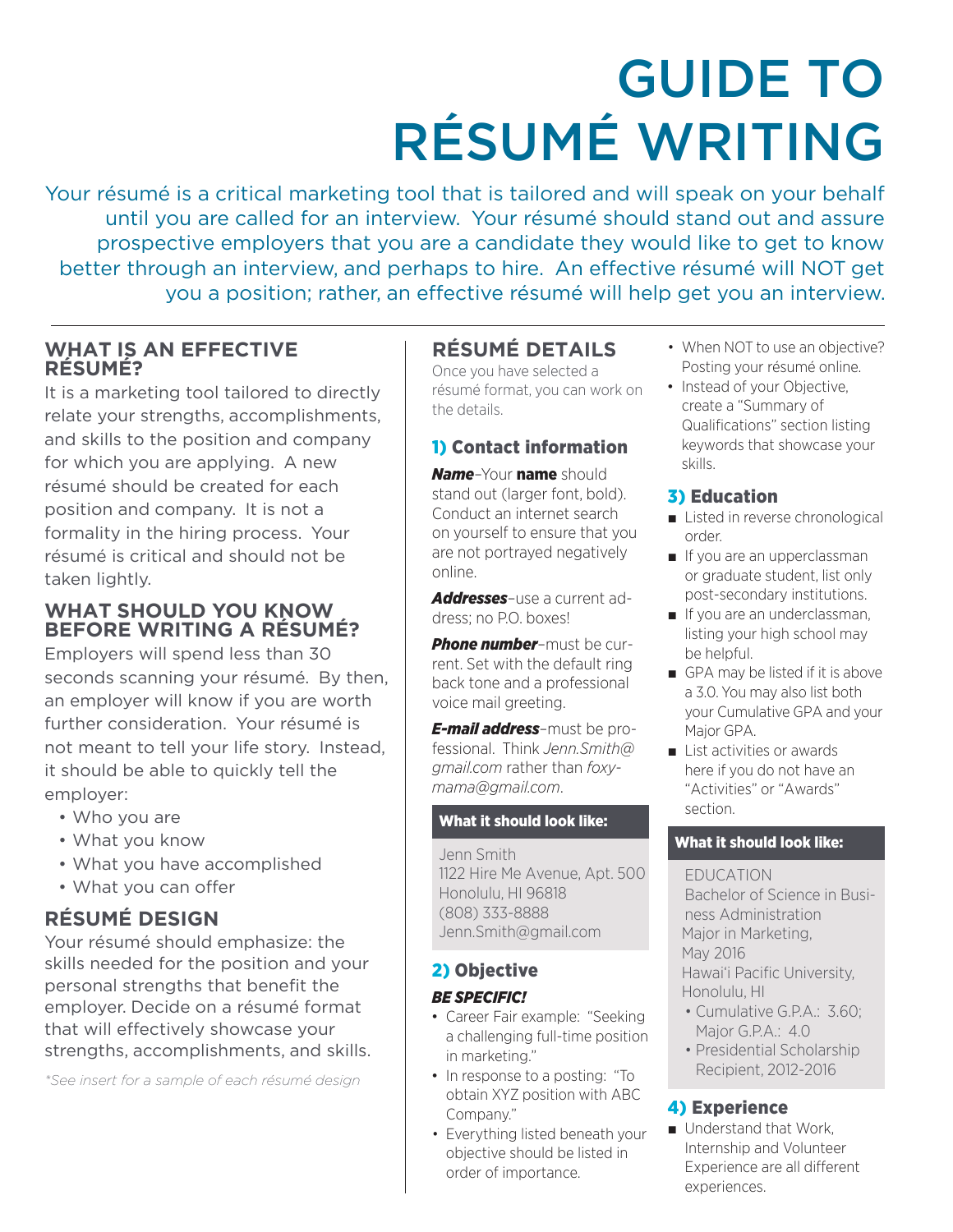- Create a "Career-Related Experience" section to highlight the related experience that you have. Showcase these experiences BEFORE other jobs that may not relate to the position or organization for which you are applying.
- Non-paid and volunteer experiences should NOT be listed under "Work Experience."
- Bullet points should be tailored to the position or organization. Use the **PARK Method** (see right section) to help you to tailor your bullet points.

### ■ Some example bullet points: Customer Service/Sales:

- Increased sales up to % through add-on sales.
- Greeted customers and promoted product lines.
- Provided sales support to departments.
- Stocked and managed inventory for \_\_\_-square foot store/department.
- Opened and closed facility with sales in excess of \$.

## General Office/Administrative:

- Produced documents for use by \_\_\_ staff.
- Stocked and inventoried office equipment and supplies valued at  $$\underline{\$}$ .
- Compiled and updated database for over customers and accounts.
- Provided clerical support for staff of up to  $\qquad$ .
- Worked with customers daily, in person and by phone.

## Restaurant/Food Service:

- Prepared orders for customers on a monthly basis.
- Served up to customers daily, with sales in excess of \$\_\_\_ monthly.
- Managed multiline phones, reservations, and seating for customers.
- Handled \$\_\_\_ monthly, balancing till to the penny.
- For more information and example bullet points, refer to *Proven Resumes* by Regina Pontow.

## What it should look like:

CAREER-RELATED EXPERIENCE Marketing Intern, January – May 2016 Starwood Hotels & Resorts, Honolulu, HI

- Served as the Marketing assistant to the corporate sales team, including market penetration analysis, client identification, and introductory phone calls to potential clients.
- Tracked and reported all marketing efforts using Siebel CRM software. WORK EXPERIENCE

Salesperson, May 2007 – Present Radio Shack, Honolulu, HI

- Assisted approximately 200 customers on a weekly basis.
- Awarded Salesperson of the month 5 times.
- Handled anywhere from \$500- \$3,500 in sales per day.

## 5) Skills

- List skills that pertain to your objective.
- Describe your proficiency with programs or software.
- Languages you know. Include fluency (i.e.: conversational, intermediate, advanced, fluent).
- Transferrable skills that are not necessarily tied to a specific position.

## What it should look like:

## SKILLS

- Proficient in Microsoft Outlook, Word, PowerPoint, and Excel
- Fluent in Japanese
- Excellent interpersonal, verbal and written skills
- Strong problem-solver who is resourceful and able to work independently

## 6) Other Information

- Certifications: If certification is required for the position, list it! (I.e.: Hawai'i RN License, American Red Cross CPR/AED Certified, etc.)
- Honors and Awards
- Professional Memberships or Clubs

## 7) Proofread!

Your résumé should be free of typos and grammatical errors. Your résumé is a sample of the work you will produce for a company if you are hired.

## **RÉSUMÉ FORMATS**

## *Chronological Résumé*

Work experiences and educational accomplishments are presented in reverse chronological order, with the most recent events listed first under each heading.

Ideal for those who are:

- entering the job market with some related experience.
- changing jobs within the same career field.

## *Functional Résumé*

Focuses on specific skills and abilities.

## Useful for those who:

- want to work in fields not related to their academic background.
- have general education, and are looking for a way to bridge the gap between their education and job requirement.
- have considerable amount of work experience.
- lack directly-related job experience.

## *Combination Résumé*

Merges elements of the chronological and functional approaches. The combination résumé will present capabilities and transferable skills combined with work experiences.

Combination résumés are helpful for:

- the job changer
- the career changer

## ■ **PARK Method**

- P POSITION/PURPOSE Name of your position, what you were hired to do
- A ACTION What you did that relates to your objective
- R RESULTS Add in numbers!
- K KNOWLEDGE What can you offer?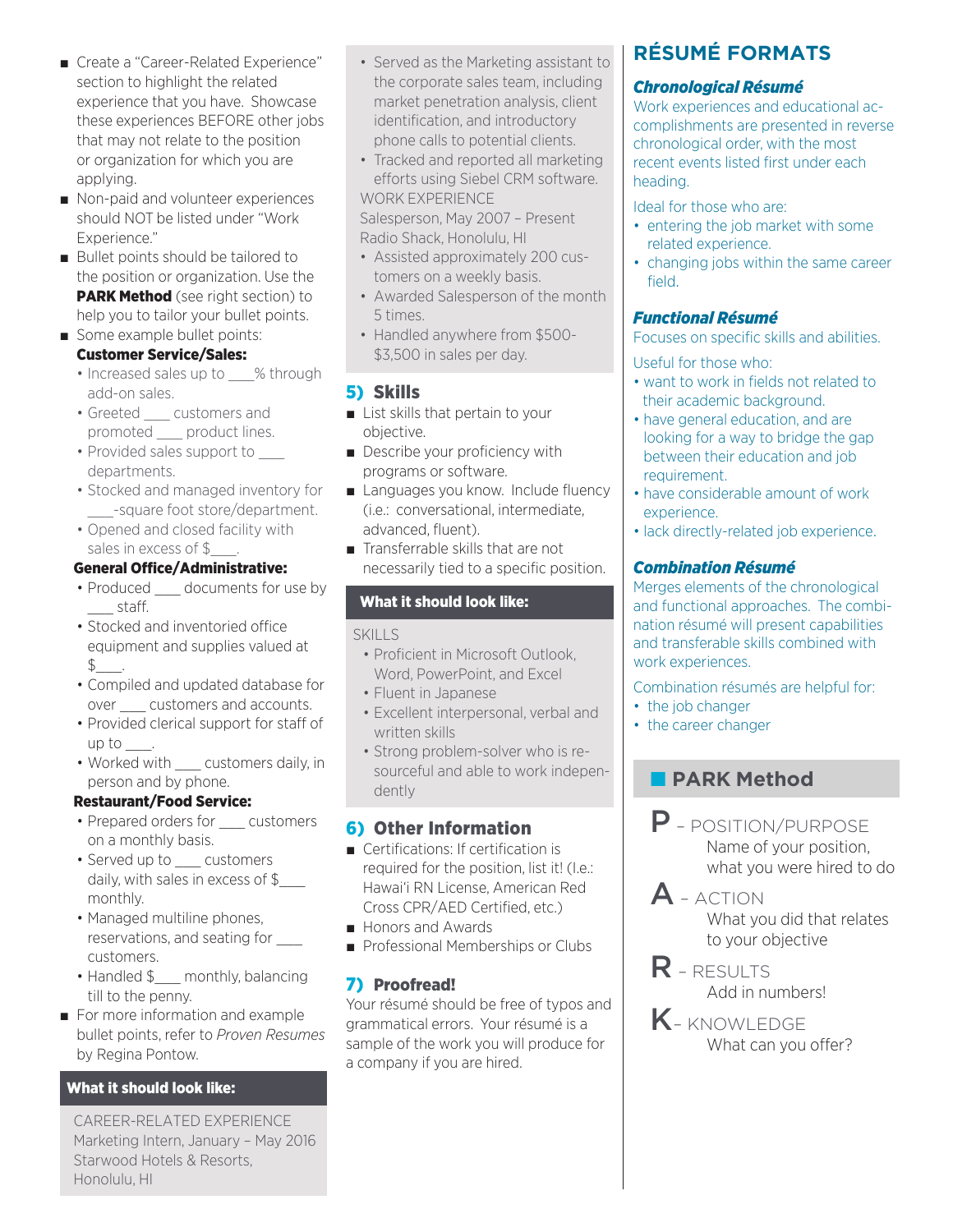## **GUIDE TO RÉSUMÉ WRITING INSERT** CAREER DEVELOPMENT CENTER

## ■ Chronological Résumé ■ Functional Résumé

#### Kevin S. Yamashiro

555 Punchbowl Street Honolulu, Hawaii 96813 (808) 555-8290 kyamashi@campus.hpu.edu

**OBJECTIVE** To obtain a challenging position in the credit department with a major bank.

#### EDUCATION

*Hawai'i Pacific University* **Honolulu, Hawaii** Honolulu, Hawaii Bachelor of Science in Business Administration Expected May 2017 Major: Finance GPA: Major 4.0/4.0 Overall 3.9/4.0

*Related coursework:*

Money and Banking Financing in Money and Capital Markets Investments Personal Finance

#### EXPERIENCE

**Territorial Savings Bank** Honolulu, Hawaii

## Clerk, Electronic Bank Service **DRASH Clerk, Electronic Bank Service 01/14 - Present**

- Audit telephone and internet transactions
- Order automated teller machine (atm) and debit cards
- Scan and index important documents
- Receive and direct phone calls

#### *Tiki's Grill & Bar* **Honolulu, Hawaii**

Lead Host/Merchandise  $05/12 - 09/13$ 

- Demonstrated excellent leadership skills in obtaining the lead host position
- Maintained an organized system and a positive attitude in a fast-paced work environment
- Multi-tasked by leading co-workers, answering phones, and greeting guests

| <b>Stock Clerk</b> |                                     |  |  |
|--------------------|-------------------------------------|--|--|
|                    | Fisher Hawaii (office supply store) |  |  |

*Fisher Hawaii* (office supply store) Honolulu, Hawaii  $11/10 - 04/11$ 

- Provided oustanding customer service
- Employee of the Month for February, 2008

#### SKILLS

- Fluent in Japanese; native English
- Hands-on computer experience with MS Word for Windows, LOTUS, dBase IV, and various graphics programs

#### HONORS AND AWARDS

- *President's Host* (nominated by faculty from a student body of 9,000 to represent HPU at professional and social events), 2014
- Member, *Delta Mu Delta Honor Society* (Business Administration), 2004 present
- *Dean's List* for four consecutive semesters, 2014 2016

#### REFERENCES AVAILABLE UPON REQUEST

#### ANNA KANEAKUA

| 2250 Kalakaua Ave      | Phone: | (808) 922-1411 |
|------------------------|--------|----------------|
| Honolulu, Hawaii 96915 | Pager: | (808) 598-3476 |

**OBJECTIVE** To obtain a position as a research assistant or grassroot fund-raiser with an advocacy group concerned with environmental impact issues like Environmental Watch.

#### CAPABILITIES

#### • Fundraising

- Organized and managed a fundraising campaign for the ECO Club, resulting in profits of over \$5,000 (the largest amount ever raised by the organization), 2015
- Solicited printed materials and \$4,000 in donations from corporate sponsors of Intercultural Day, 2015
- Participated in two telethons sponsored by university alumni office, personally raised \$10,000 in pledges, 2013-2015

#### • Management

- Coordinated two campus-wide Beach Clean-up Days, including staffing, publicity, and administration, 2015-2016
- Recruited and mobilized 35 volunteers for Beach Clean-Up Days, 2015-2016
- Devised system for collection, organization, and dissemination of information to student body of 8,000, 2013
- Communication / Marketing
	- Developed and distributed a survey to 50 restaurants to determine daily water consumption by patrons, 2014
	- Possess excellent sales and customer skills and problem solving abilities

#### **EXPERIENCE**

*Publicity Chairperson,* International Student Organization, Hawai'i Pacific University, 2015-present *Activities Committee Co-chair,* ECO Club, Hawai'i Pacific University, 2014-2016 *Member,* Toastmasters, Hawai'i Pacific University, 2015-2017 *Sales Representative,* Casual Corner, Honolulu, Hawaii, January 2010 - March 2012

#### EDUCATION

#### Hawai'i Pacific University, Honolulu, Hawaii

B.A. in Communication

Anticipated completion date: December 2017

#### **Chamber of Commerce, Honolulu, Hawaii**

Entrepreneur Training Program, Summer 2015

• Courses in management, marketing, fiscal management, and business-operating procedures

#### REFERENCES AVAILABLE UPON REQUEST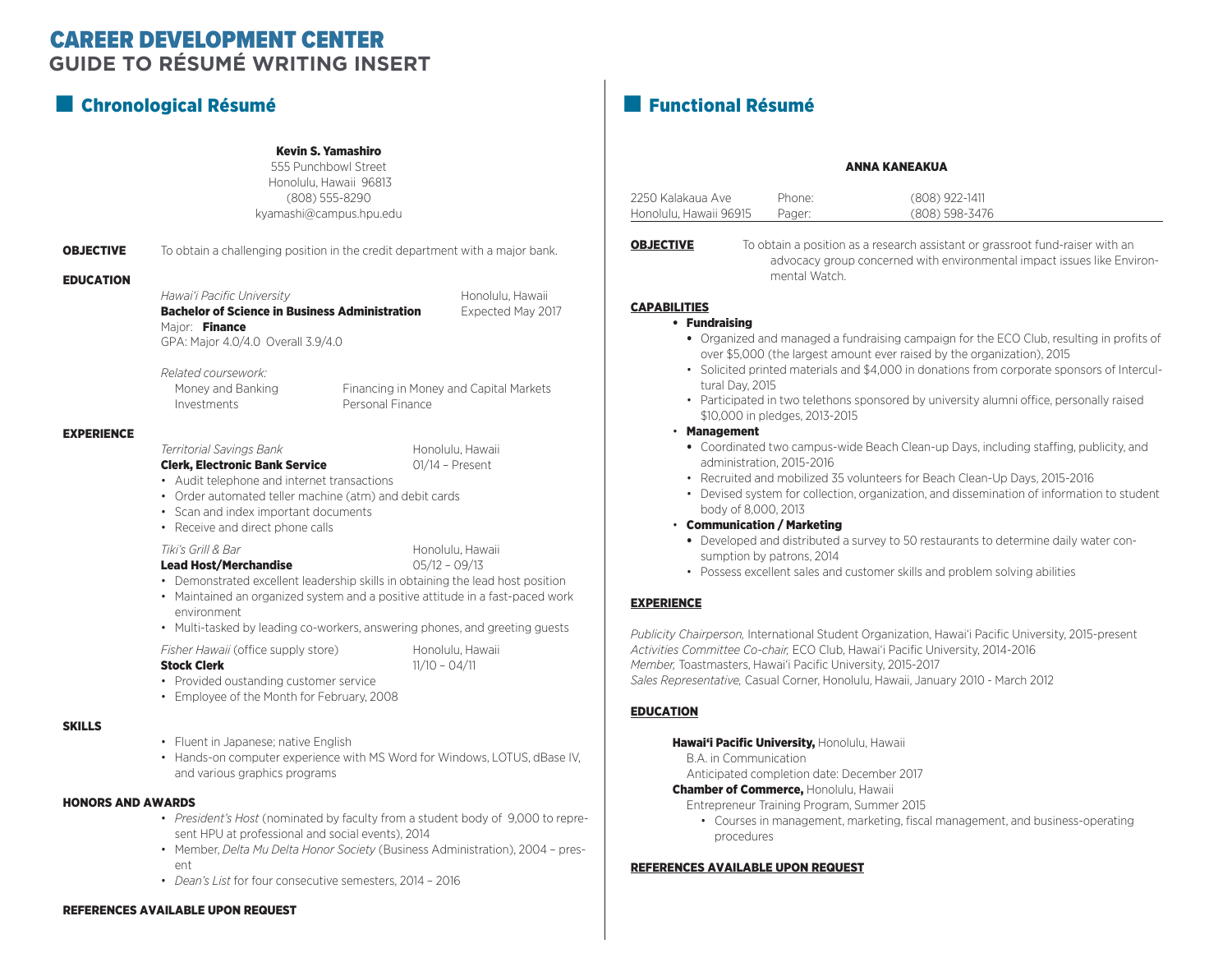## **GUIDE TO RÉSUMÉ WRITING INSERT** CAREER DEVELOPMENT CENTER

## ■ Combination Résumé

### Kevin S. Smith

555 Punchbowl Street Honolulu, Hawaii 96813 (808) 555-8290 ksmith2@campus.hpu.edu

**OBJECTIVE** To obtain a marketing position in the software department at ABC Company.

#### **SUMMARY**

- More than two years of experience in sales and marketing of computer and electronics products.
- Marketing internship with Motorola.
- Magna Cum Laude graduate with BSBA in Marketing.
- Proficient in MS Office, Lotus Notes, Windows XP and the Internet.

#### EDUCATION

Bachelor of Science in Business Administration; Major in Marketing, May 2016 Hawai'i Pacific University, Honolulu, Hawaii

• Graduated Magna Cum Laude with a GPA of 3.6 on a 4.0 scale

#### Career-related courses taken:

Sales Management Marketing Simulation Practicum Professional Selling Marketing Channel Management International Marketing **Promotion Management** Logistics Management Marketing and Consumer Issues

#### Career-related project completed:

Part of a project team that created a marketing plan for Target Corporation's planned expansion in Hawaii. Presented marketing plan to the company's VP of Marketing.

#### INTERNSHIP EXPERIENCE

#### Marketing Internship, Motorola, Chicago, Illinois

May 2016 to August 2016

- Served as Marketing Assistant to Corporate Sales team, including market penetration analysis, account identification, and introductory phone calls to potential decisionmakers to establish account presence.
- Assisted in the development of several new major corporate accounts, including Kraft Foods, Baxter Healthcare and Allstate Insurance.
- Tracked and reported all marketing efforts using Siebel CRM software.

#### WORK EXPERIENCE

#### Salesperson, Radio Shack, Honolulu, Hawaii

August 2016 to Present

- Responsible for floor sales and customer satisfaction.
- Completed self-study "Selling Skills" course.
- Awarded Salesperson of the Month five times.

#### **ACTIVITIES**

- Vice President, Beta Gamma Sigma honors society, 2014-2016
- Member, American Marketing Association Club, 2014-2016

## ■ Action Words

#### *Communication Teaching/Helping Technical*

- Arranged Advised Advised Adapted
- Authored **Andrain Aided** Applied Applied
- Collaborated Answered Answered Assemble
- Communicated Assisted Built
- Consulted Clarified Clarified Computed
- Contacted Coached Coached Debugged
- Corresponded Contributed Designed
- 
- 
- 
- 
- 
- 
- 
- 
- 
- 
- 
- 
- 
- Persuaded Simplified Conducted
- Presented Taught Taught Detected Taught Detected Network Detected Network Detected Network Network Network Network Network Network Network Network Network Network Network Network • Publicized • Tutored • Tutored • Petermined
- Reported Volunteered Piagnosed
- Wrote *Financial* Evaluated
- *Management* Administered Examined
	- Administered Adjusted Adjusted Experimented
	- Analyzed Allocated Allocated Formulated
- Appointed Analyzed Analyzed Gathered
- Approved Audited Audited Inspected
- Assigned Invented Balanced Invented Invented
- Attained Budgeted Measured Measured
- Chaired Calculated Calculated Searched • Coordinated • Estimated • Tested
- Decided Forecasted *Creative*
- Delegated **Projected** Acted Acted
- Directed **Reconciled Reconciled** Composed
- Established Reduced Reduced Created
- Executed *Clerical* Customized
- Led **Arranged Designed**
- Managed Collected Collected Developed
- Motivated Complied Complied Directed
- Organized Filed Established
- Oversaw Organized Provenue Founded
- Planned Prepared Prepared Illustrated
- Prioritized Processed Processed Invented
- Reviewed **Recorded Recorded** Originated
- Supervised Scheduled Performed

- 
- -
	-
	-
	-
- Debated Demonstrated Developed
- Defined **Educated Educated Engineered Engineered**
- Discussed **Encouraged From Encouraged** Installed
- Drafted Evaluated Maintained
- Edited **Facilitated Pacilitated** Operated
- Explained Guided Guided Programmed
- Interacted Helped Remodeled
- Interpreted Individualized Solved
- Marketed Informed Upgraded
- Moderated Instilled *Research*
- Negotiated Instructed Analyzed
- Observed Motivated Collected
- Participated Resolved Resolved Compared